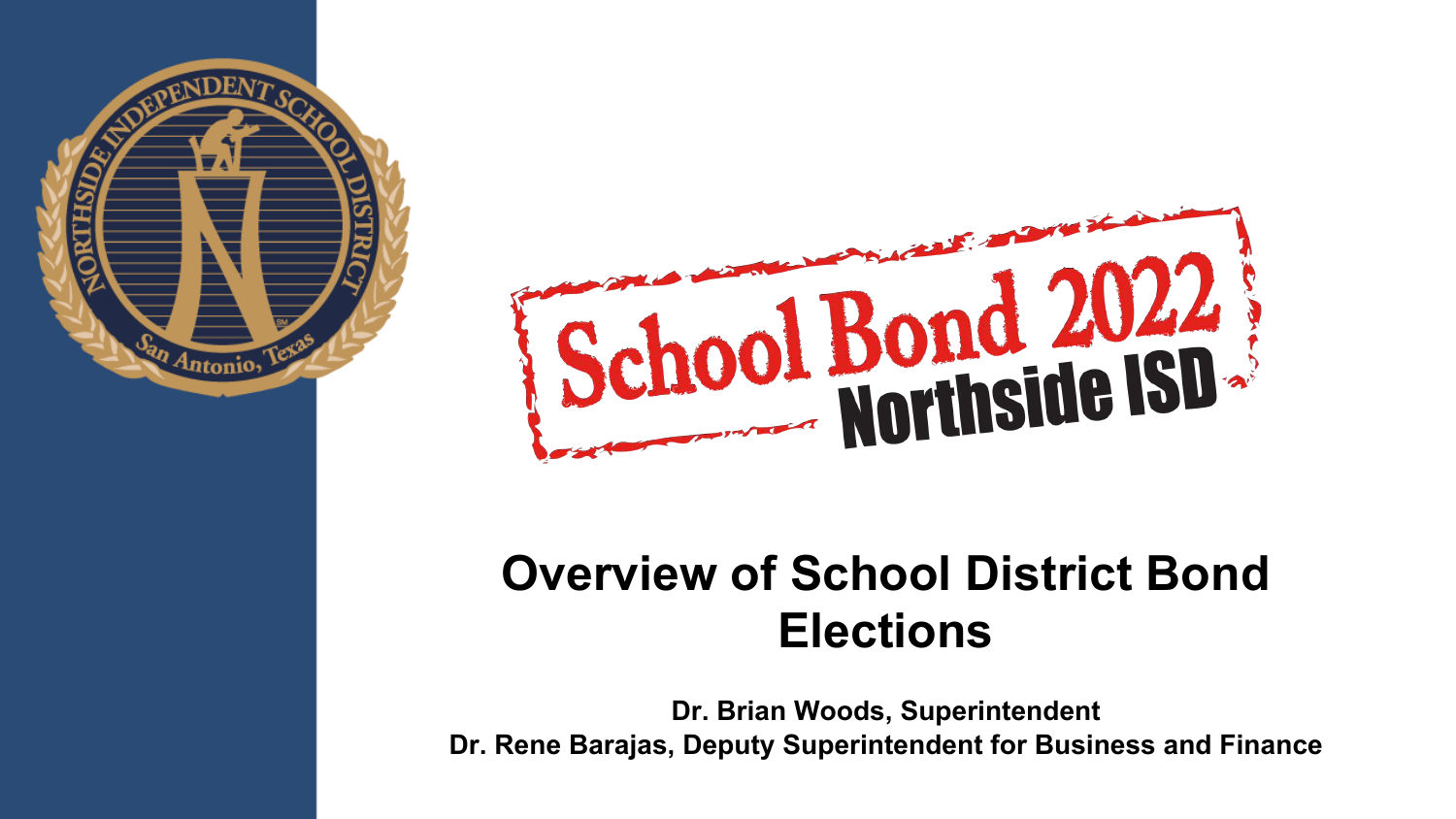

- What is a bond election?
- Why have a bond election?
- Definition of a bond
- Tax rates and taxable values
- Managing debt and tax rates

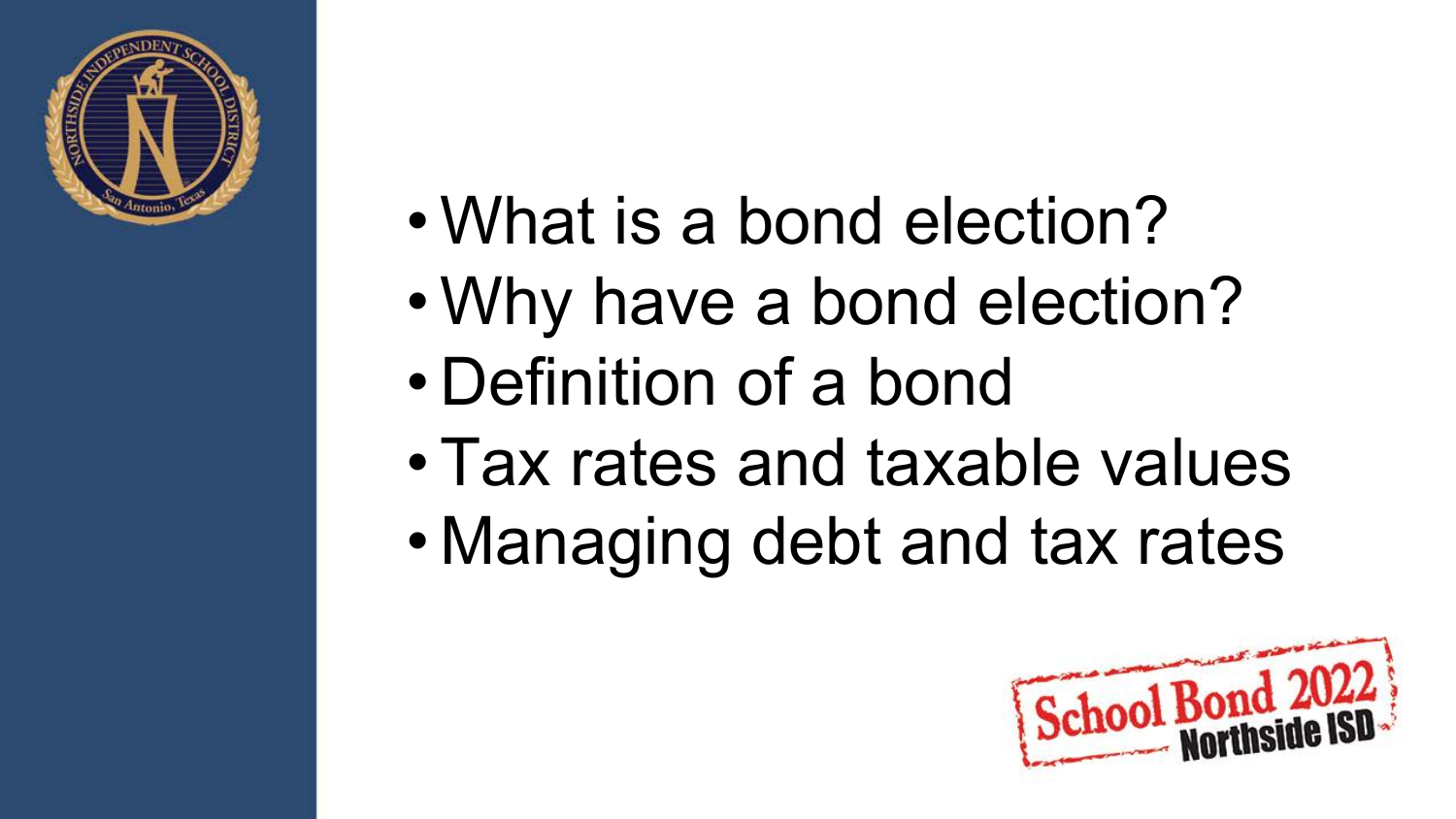

## **What is a bond election?**

An election called by the Board of Trustees asking voters in NISD for the approval to sell bonds for the financing of construction and/or renovation of District facilities, plus other big ticket items such as buses or technology.

Voters are the deciders because it is through their tax dollars that funds borrowed are ultimately paid back.

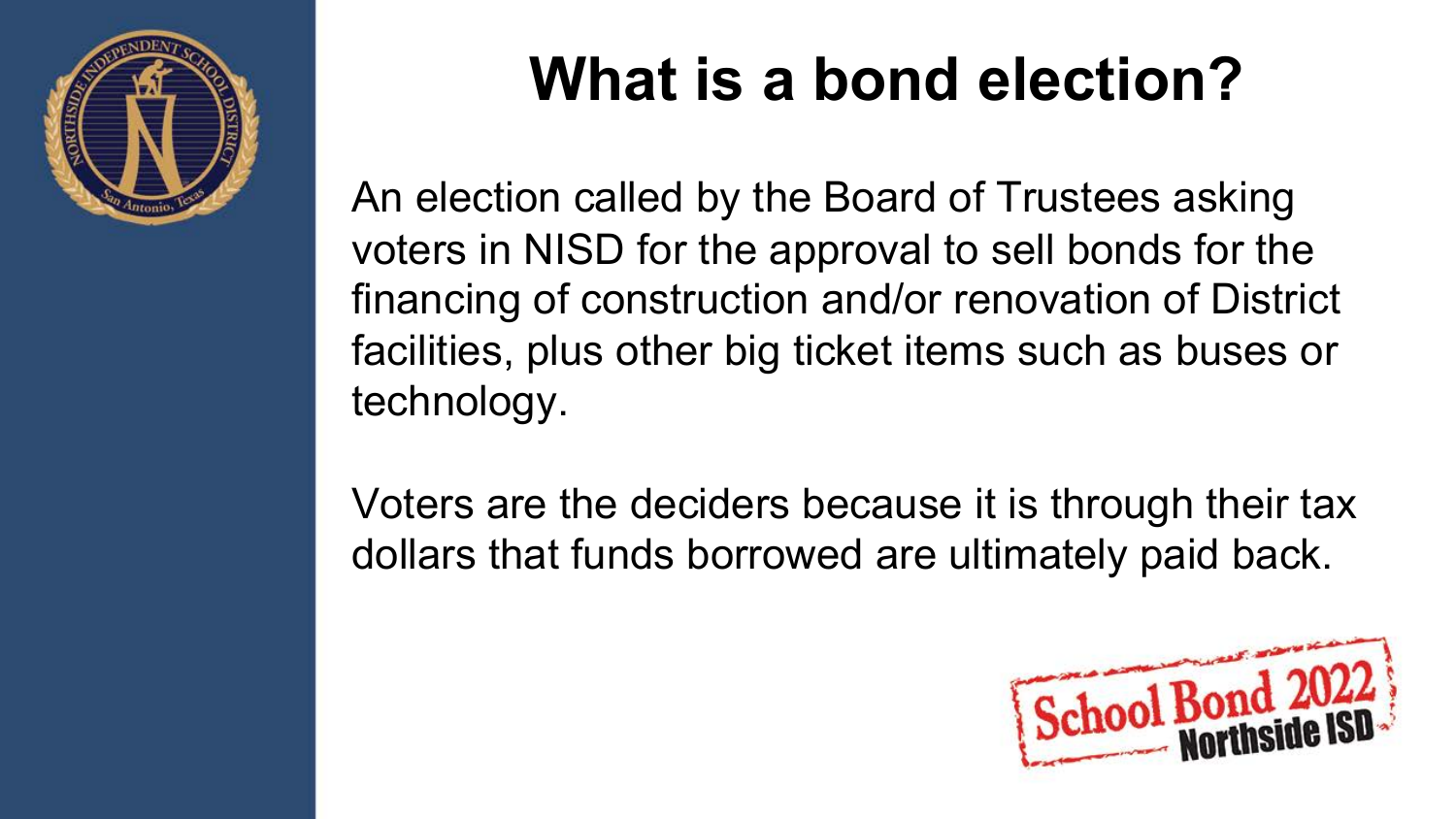

## **Why have a bond election?**

The dollars required to construct, renovate, and equip new or existing facilities (not to mention buying buses and technology in large quantities) are beyond the capacity of the District's general operating account.

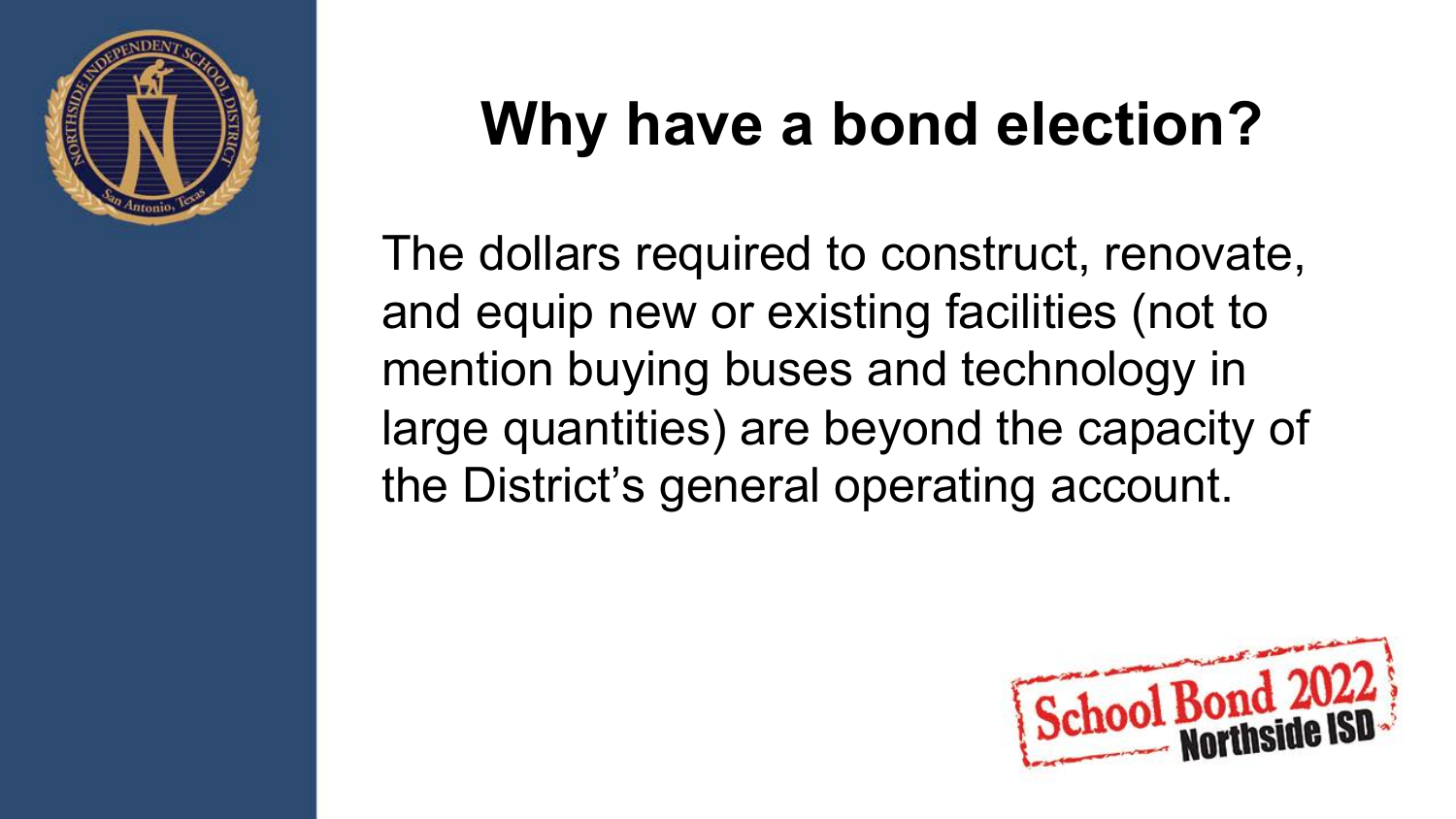

## **What is a bond?**

An agreement between NISD and an investor who loans money to the District for the projects approved by the voters in the bond election.

The agreement is the District will repay the money borrowed, with interest, over a period of time agreed to when the bond is purchased by the investor. The bonds are repaid with taxes collected from NISD taxpayers.

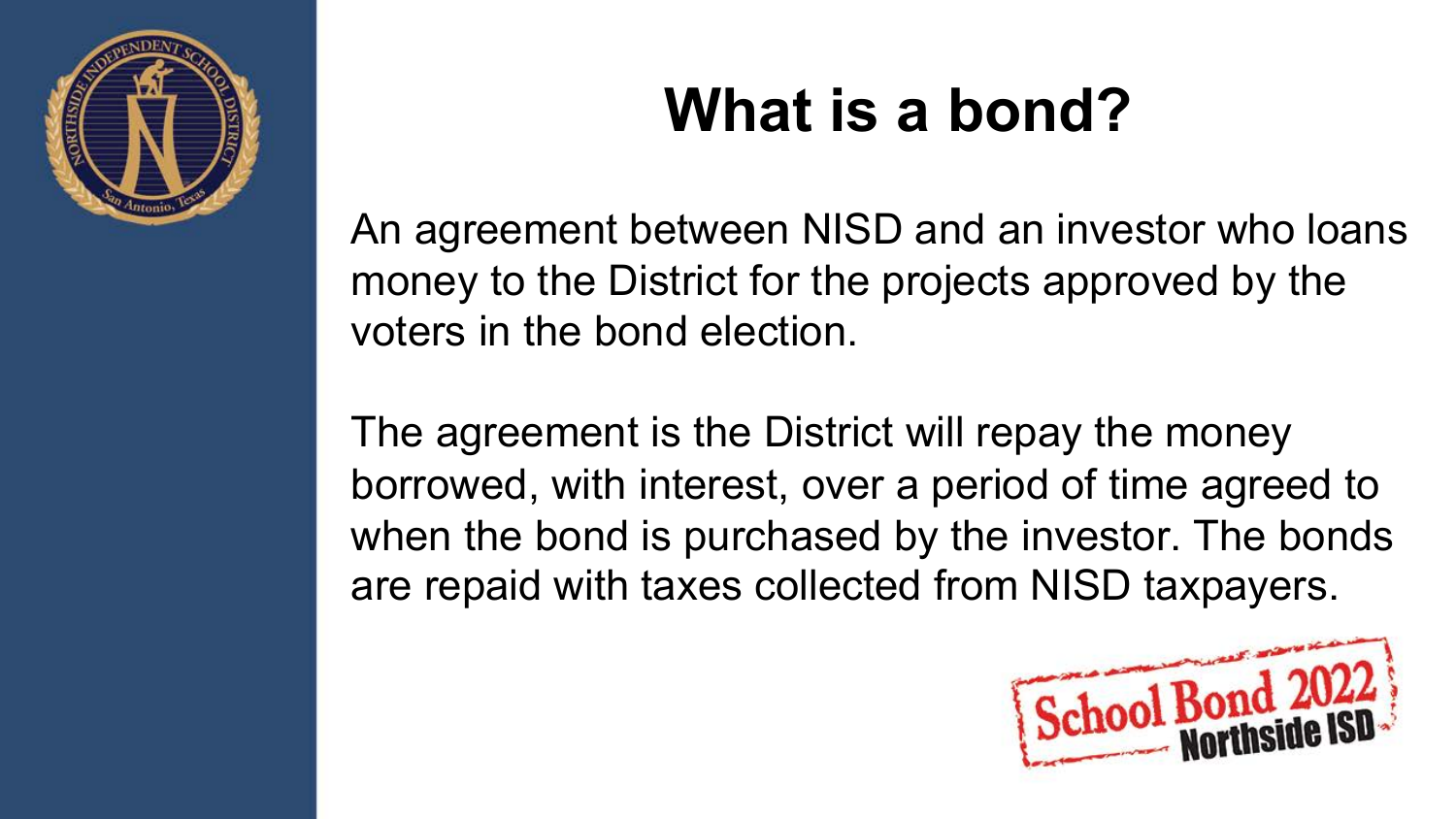### **Tax Rates in 2021-2022**

### Maintenance & Operations (M&O)

### • **\$0.9258 per \$100 of value**

• This rate, and taxes collected, is used to pay for the general operation of the district (e.g., salaries and benefits, instructional supplies, utilities, etc.)

### Debt Service (I&S)

### • **\$0.3355 per \$100 of value**

• This tax rate, and taxes collected, is used exclusively to repay the money borrowed for the projects approved by the voters in a bond election

### Total Tax Rate • **\$1.2613**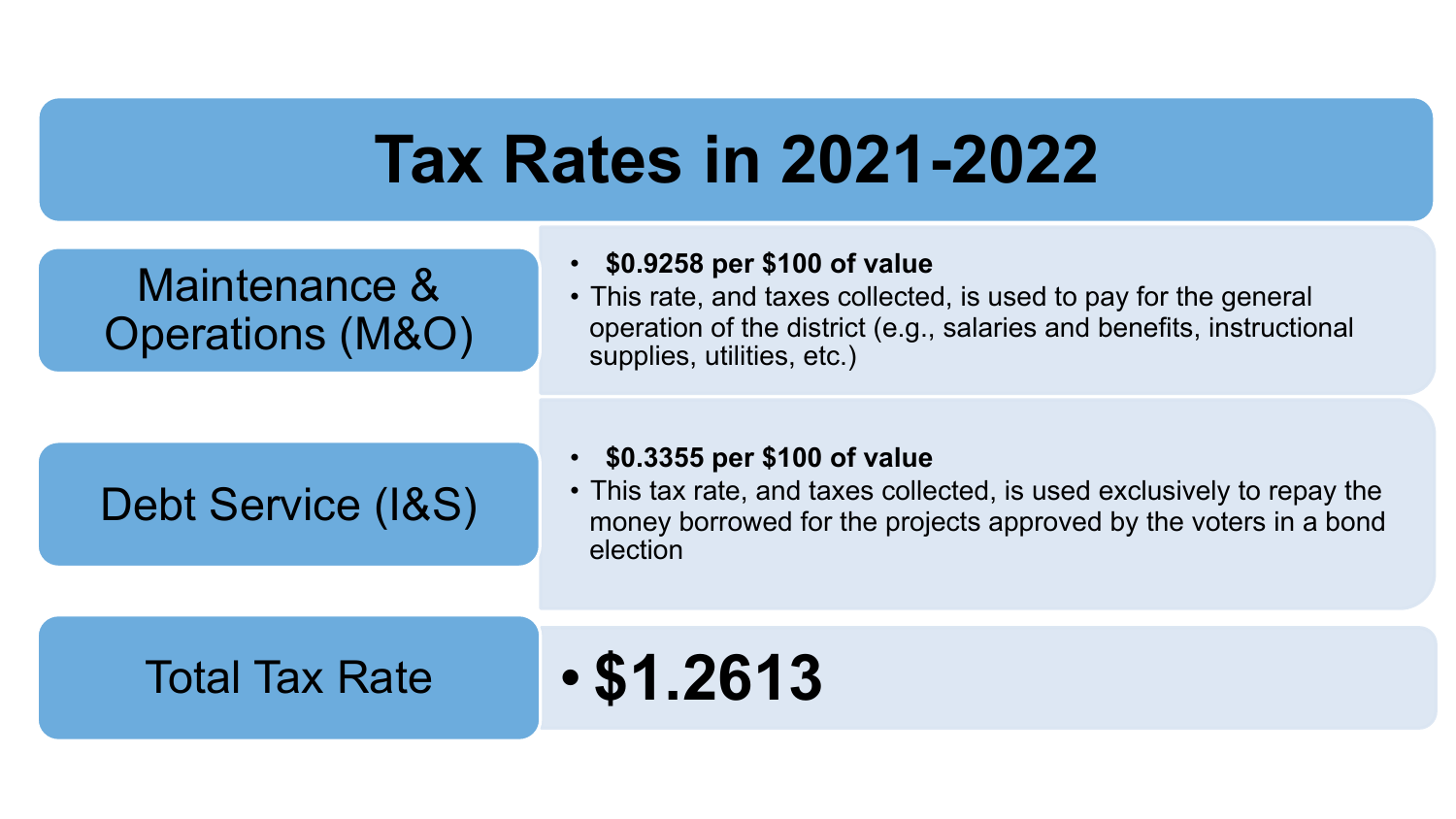### **Tax Rates Since 2012**

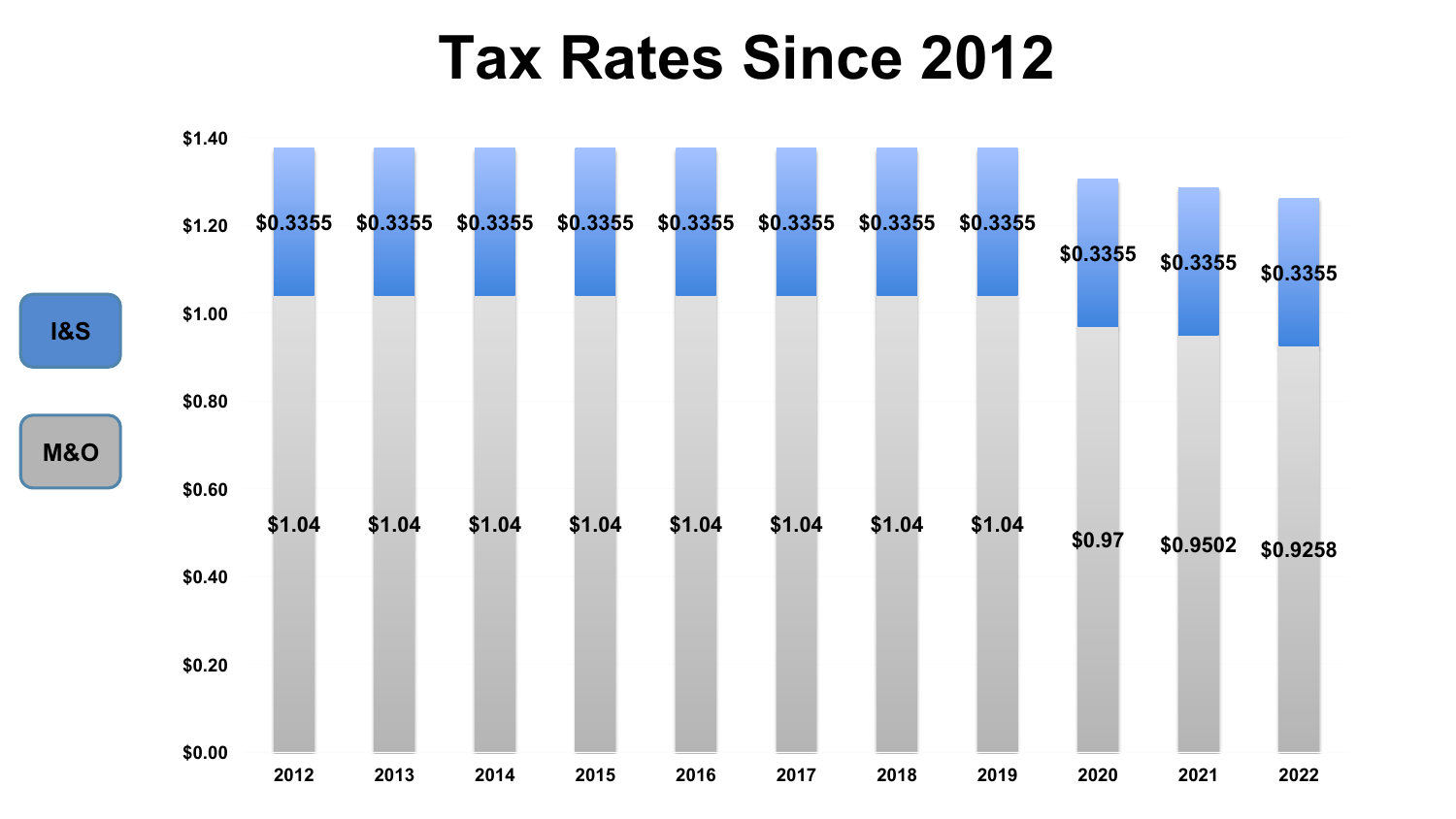### **Growth in Taxable Value**

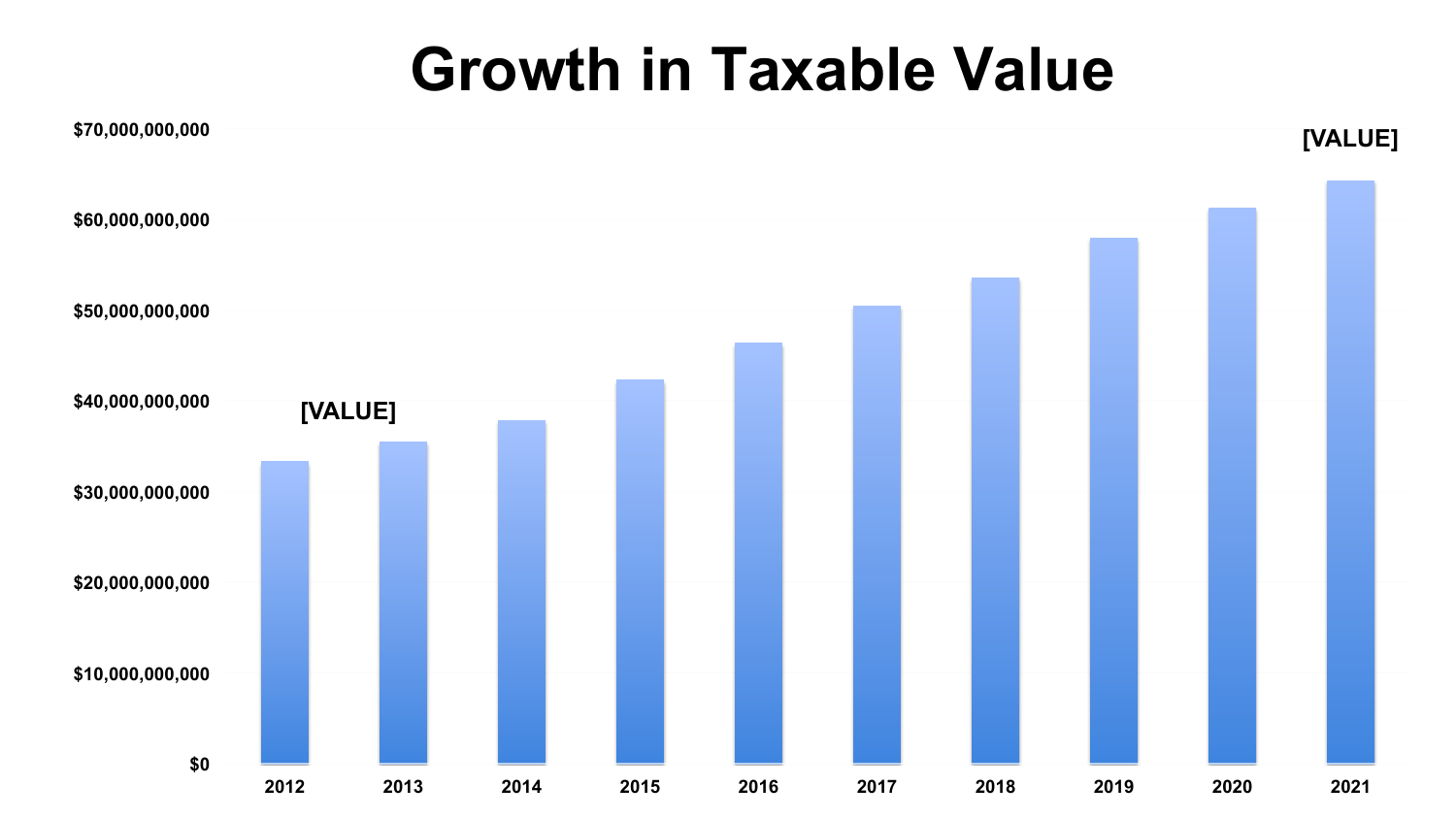

# **Debt and Tax Rate Management**

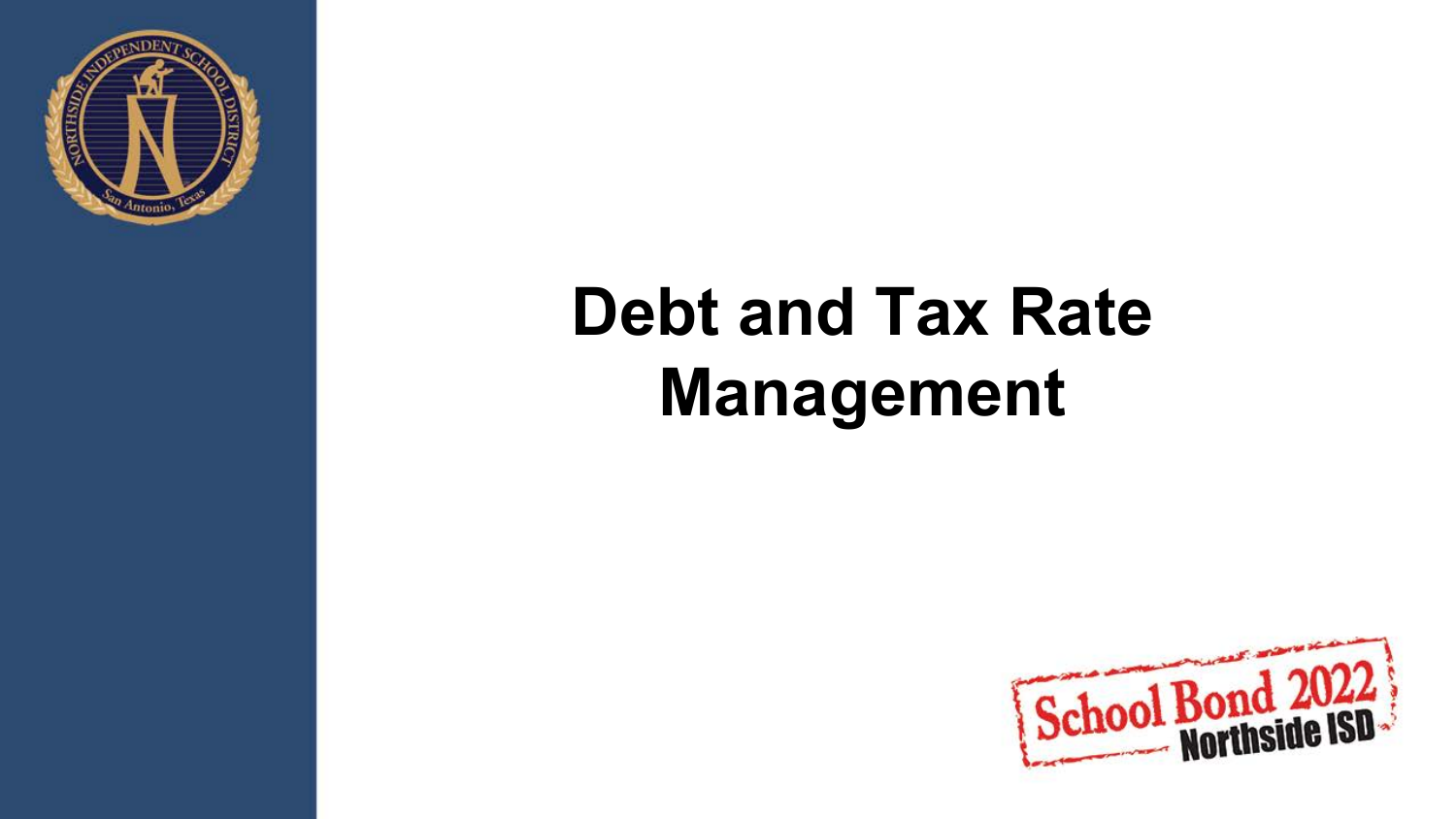

### Managing debt involves two objectives:

- Reducing cost of borrowing
- Stabilizing I&S tax rate

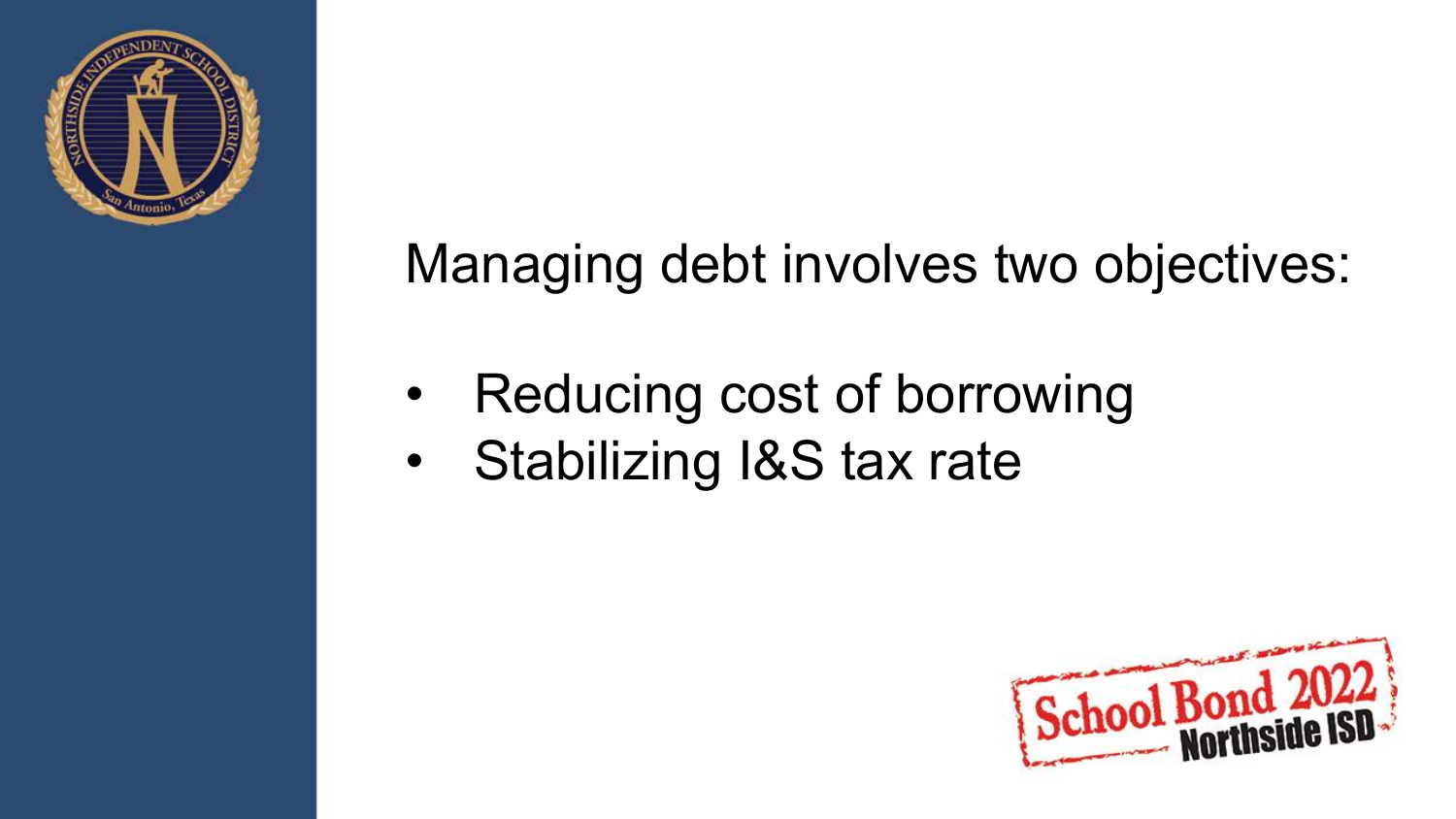

# **Cost of Borrowing**

Reducing borrowing costs involves a few strategies:

- Refinancing current debt at lower rates (think refinancing your mortgage)
- Selling variable rate debt instead of fixed
- Timing of bond sales to when the funds are needed (avoiding unnecessary interest cost)

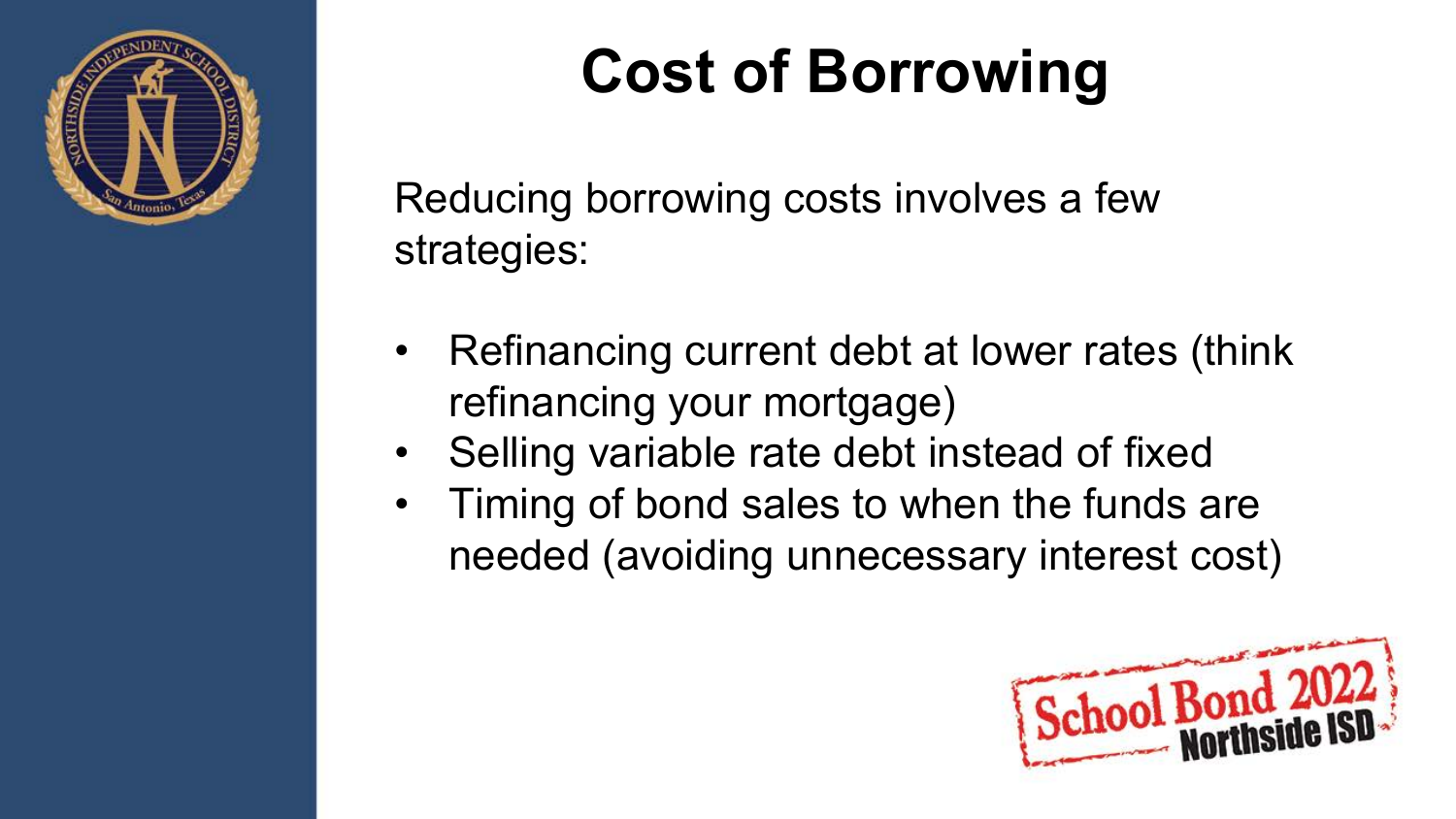

While bond borrowing rates have been at "historic lows" for a number of years, rates are expected to increase in 2022 and beyond.

Possibly selling fixed-rate bonds in 2022 to "lock in" low interest rates.

## **Cost of Borrowing**

Other factors that help with borrowing cost include:

- The District's bond rating (think credit score) Fitch – AA+ Moody's – Aa1
- Keeping variable rate debt between 20% and 30% of the total outstanding amount owed.

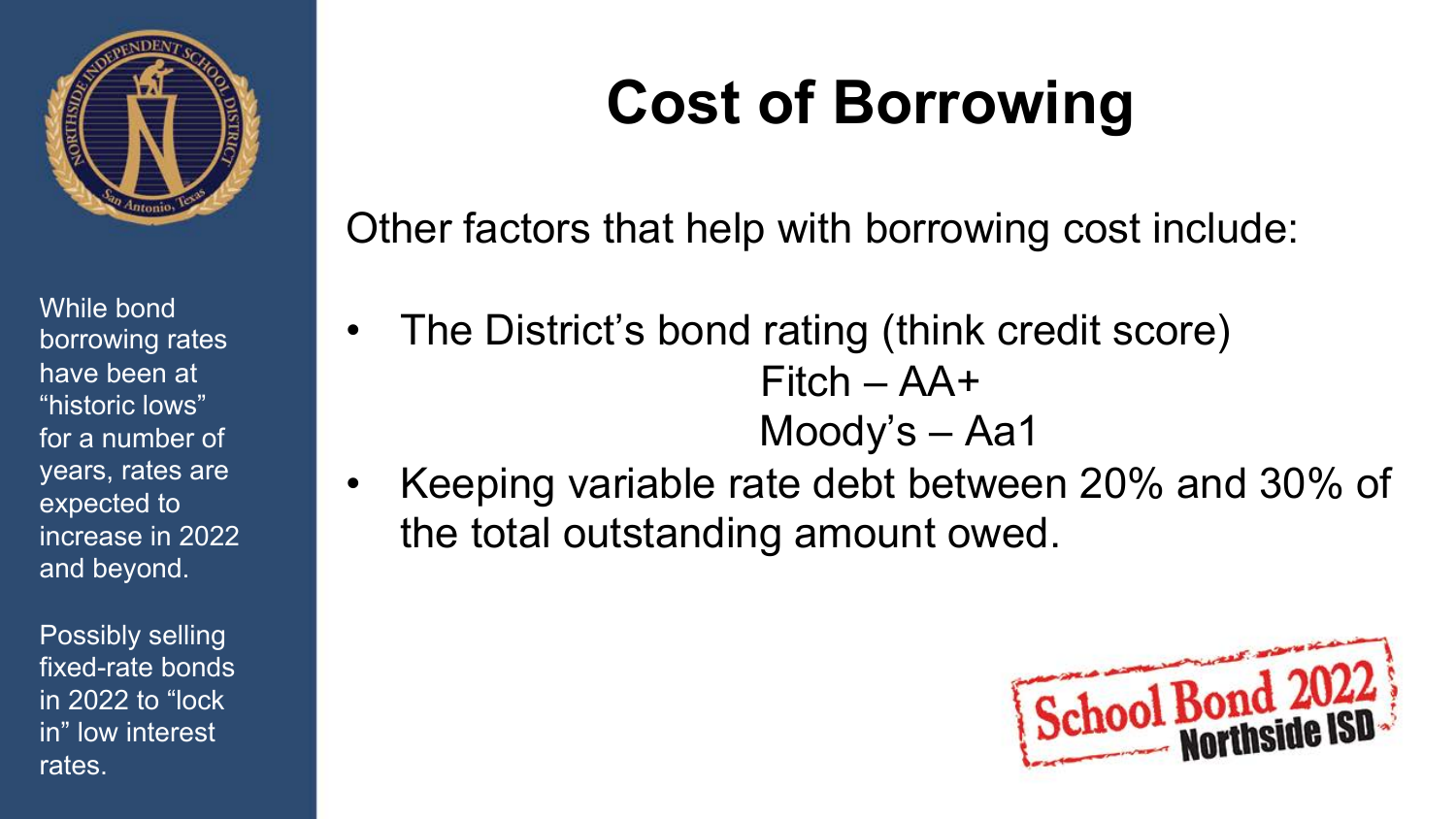

## **I&S Tax Rate**

- The current I&S tax rate of \$0.3355 has been the same since tax year 2012.
- With increasing taxable values, the District has leveraged the I&S rate to pay off debt at a much faster pace, saving interest cost.
- Another strategy to pay off debt faster is to schedule bigger principal payments earlier in the loan period.
- Between 2016 and 2021, the District paid off bond principal of \$64.5 million.
- In 2022 the District plans to pay off another \$46.4 million, bringing the total bond principal paid off since 2016 to over \$110 million.